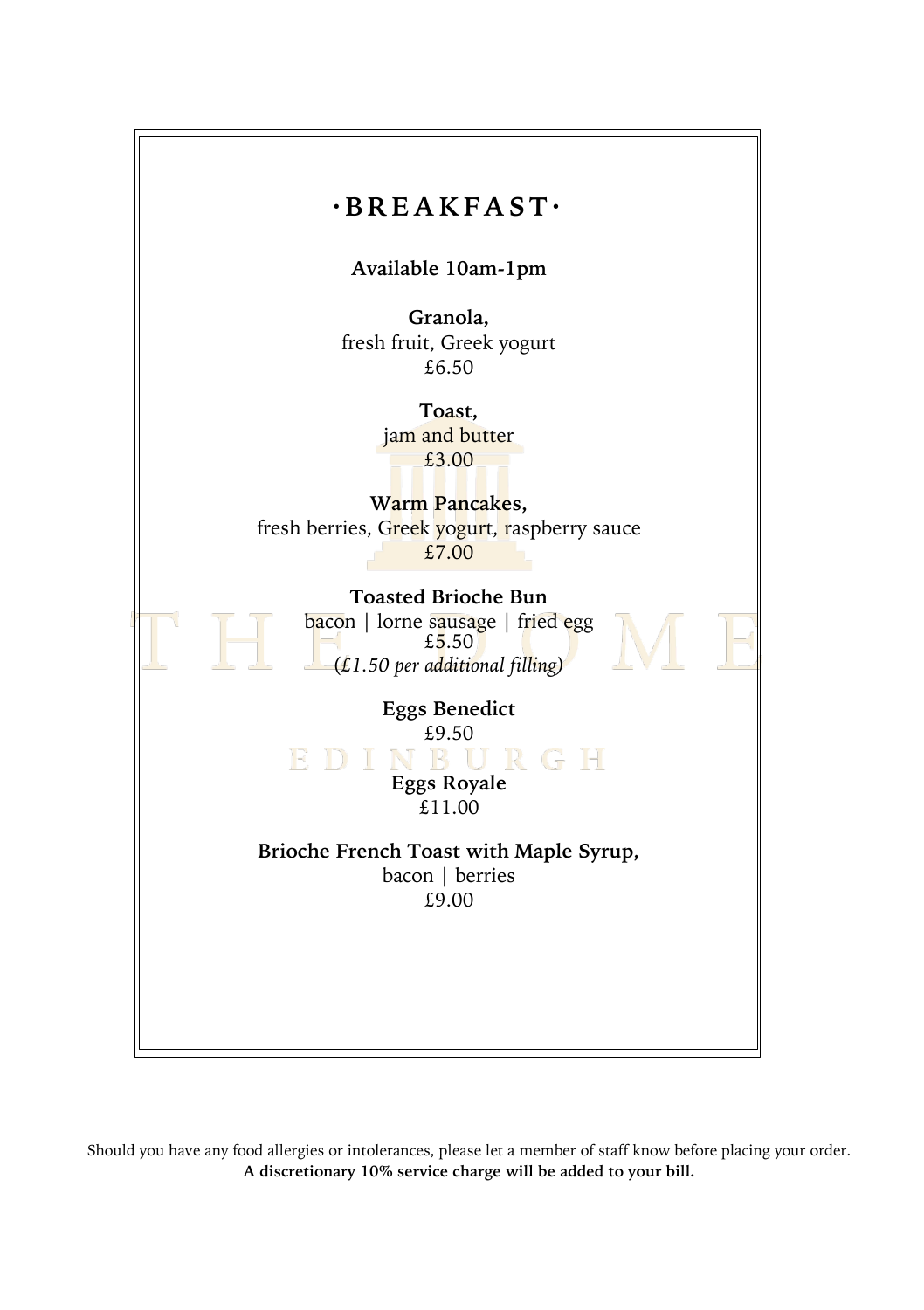## **N O G L U T E N C O N T A I N I N G I N G R E D I E N T S**

*This menu may not be suitable for Coeliacs (may contain wheat)*



**Please note, whilst every effort has been made to avoid cross contamination, our kitchen does handle gluten containing products.**

Should you have any food allergies or intolerances, please let a member of staff know before placing your order. **A discretionary 10% service charge will be added to your bill.**